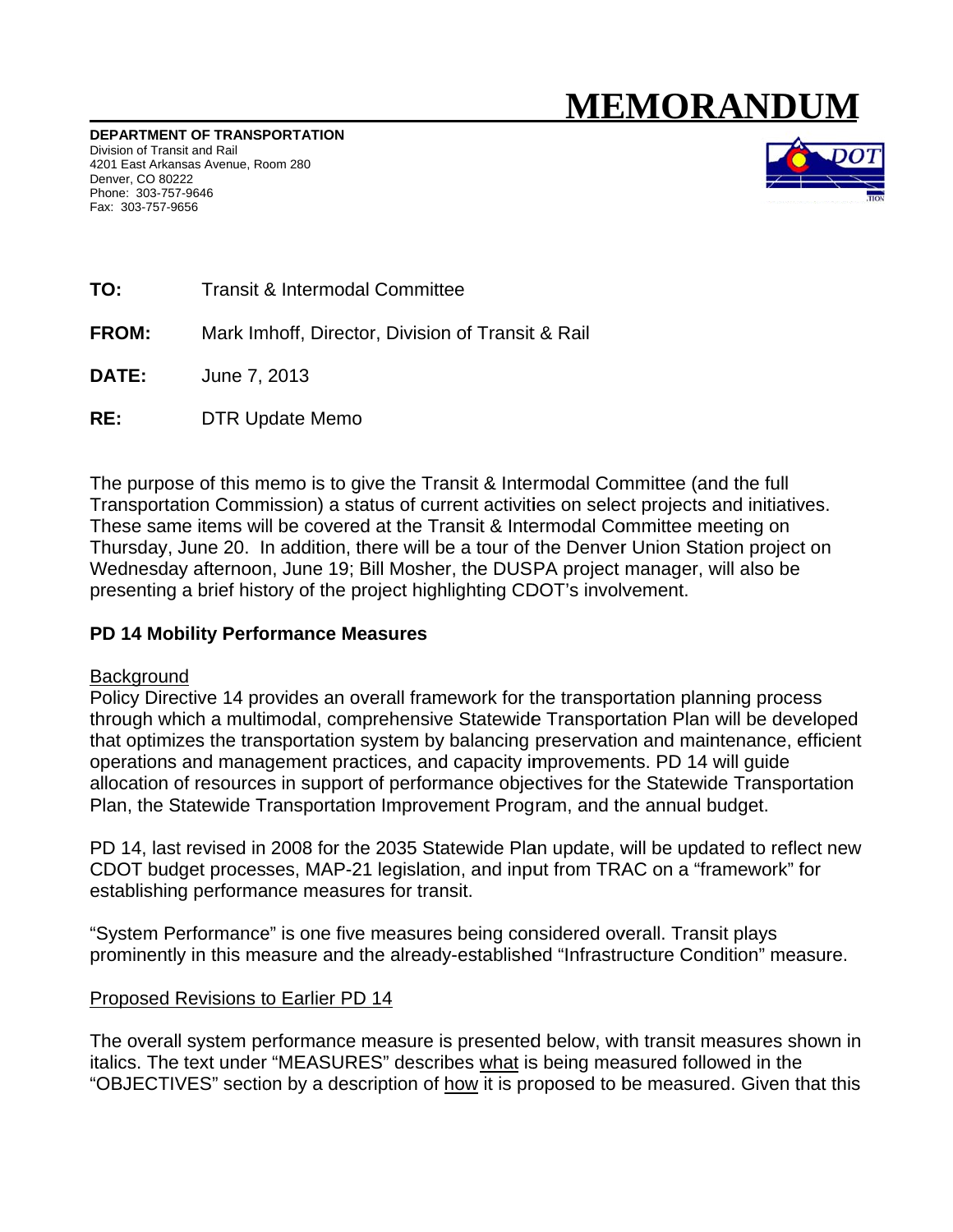is a high-level policy document, the intent is not to come up with a broad range of detailed measures, but to have a few indicator measures of the "health" of the transportation system. The measures here are further intended to focus on those aspects of the transportation system that are within the ability of CDOT to either directly control or to directly influence Finally, the measure must be based on existing, easily-available data.

## 3. SYSTEM PERFORMANCE:

Budget Categories: Maximize, Expand, Pass-Through Funds/Multi-Modal Grants MEASURES:

- Traffic congestion Annual hours of delay above a congestion threshold on Interstate and NHS roadways
- Performance of Interstates Reliability Index, the ratio of travel time to a threshold travel time
- Performance of NHS Roadways Reliability Index, the ratio of travel time to a threshold travel time
- *Transit utilization ridership statewide and by subcategory: large urban, small urban, and rural.*
- *Transit connectivity revenue miles of service provided*

OBJECTIVES:

- Maintain travel time delay on congested Interstates and national highway system (NHS) roadways at or below annual hours of delay.
- Attain a Reliability Index of \_\_\_ percentile travel time in congested sections of Interstates and NHS roadways,
- Reduce incident clearance times by \_\_\_\_% per year.
- Increase person throughput in congested sections of NHS and Interstates \_\_\_\_% per year.
- *Small urban and rural grantees show a ridership increase of \_\_\_ % as a moving average over a \_\_year period.*
- *Maintain or increase statewide transit system connectivity, by preserving or increasing the total number of revenue miles of regional, inter-regional, and inter-city passenger service.*

Ridership Measure & Objective: CDOT has already committed to tracking statewide transit ridership within Your CDOT Dollar (YCD) on a year-by-year basis. This measure is an extension of the statewide measure, subdividing transit operators according to FTA funding categories. Large urbanized systems receive operating funding directly from the FTA, which manages performance reporting for these systems. CDOT is the oversight agency for funds passed-through to small urban agencies, rural operators, and for those providing specialized services for the elderly and disabled. The intent is that, with rare exception, transit agencies should have more ridership in a current year than a prior year. Growth in transit ridership would be expected to reflect general population and economic growth trends in the state with exceptions for gas price spikes, large economic downturns, and areas experiencing population decreases.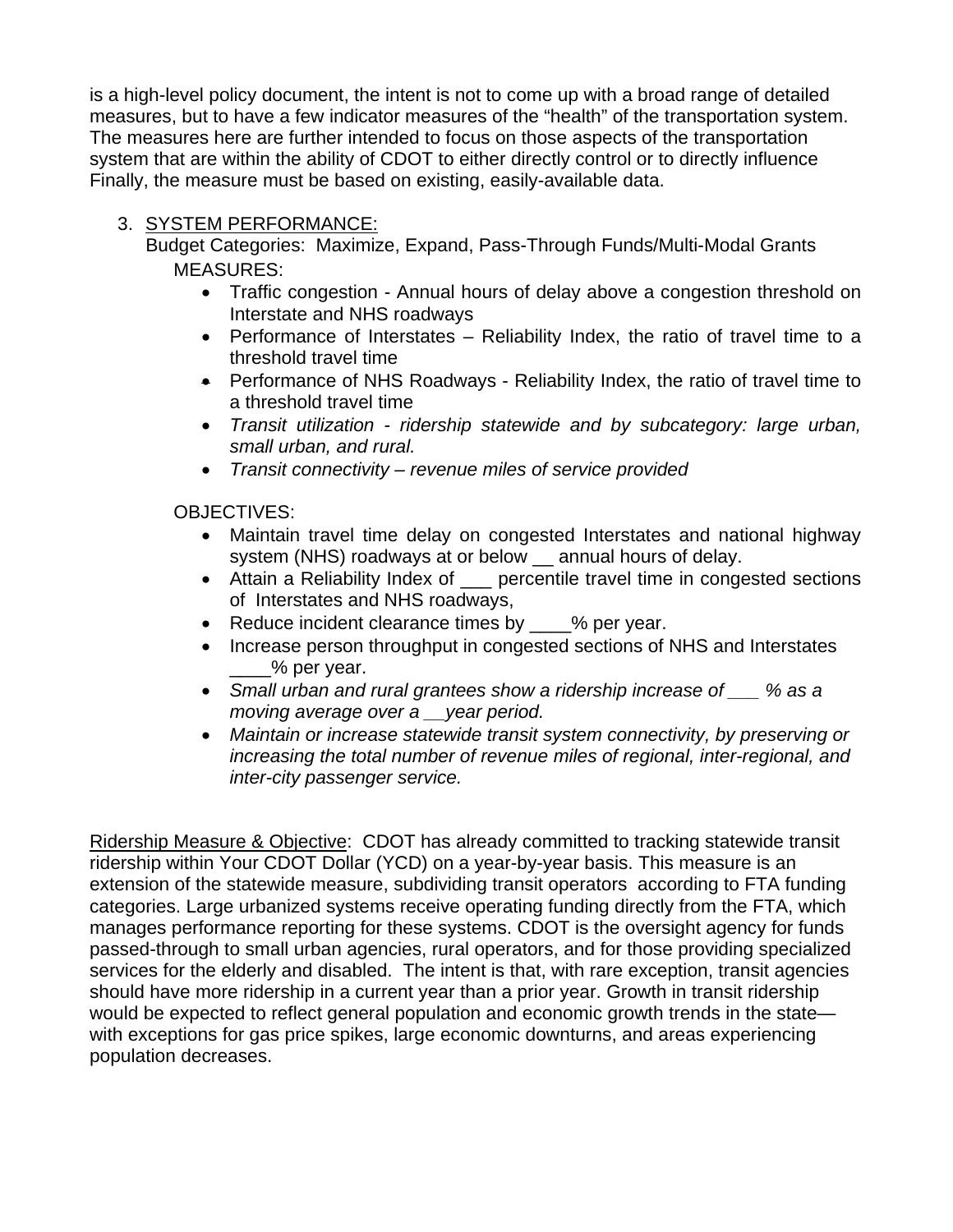Statewide Transit Connectivity Measure & Objective: System connectivity is the goal. The expectation of this measure is that only efficient and effective service will be operated in the long run. Similar to the road network, the State is primarily interested in transit services connecting parts of the state, operating on State Highways, the National Highway System, and Interstate Highways. With that expectation in mind, revenue service miles is a good indicator of transit services within transit service areas (regional), among different transit service areas of the state (inter-regional), and among cities nationally (intercity). This measure will capture passenger rail and bus services in all categories, including Amtrak, public and specialized transportation, and most private contracted services using public funds.

## **Statewide Transit Plan**

DTR kicked off the development of the Statewide Transit Plan in April 2013. As part of this effort the team will prepare local transit and human service transportation coordination plans for rural Transportation Planning Regions (TPR), conduct a survey to determine the transportation needs of elderly and disabled persons, and develop a statewide transit plan that integrates rural TPR as well as MPO transit plans. The statewide transit plan will also integrate several studies currently underway in DTR.

The plan development process includes data collection and analysis, funding and financial analysis, inventory of existing services, identification of transit needs and gaps, public involvement, agency coordination and a vision and framework for transit. To support the process, the team will conduct technical working group meetings (up to 3) and public open houses (2) in each rural TPR. A statewide steering committee has been created to bring together various agencies, providers and advocacy groups to provide advice to the process and help set the vision for transit in the state. The first meeting of the statewide steering committee was held on May 29, 2013. It is anticipated this group will meet at key points in the process (approximately 5 to 7 times).

A website has been created for the statewide transit plan. The link is: http://www.coloradodot.info/programs/transitandrail/statewidetransitplan

- Status: Developing schedule for the technical working group meetings and public open houses; creating a mailing list; conducting data inventory
- Duration: 15 months (April 2013 June 2014)

## Calendar of upcoming events:

SWP TPR Outreach – see other document for dates, times and locations Statewide Steering Committee

• August  $7<sup>th</sup>$ , tentative, CDOT HQ

TPR Technical Working Group Meetings – not yet set, but probably in July TPR Open Houses – not yet set, but probably in July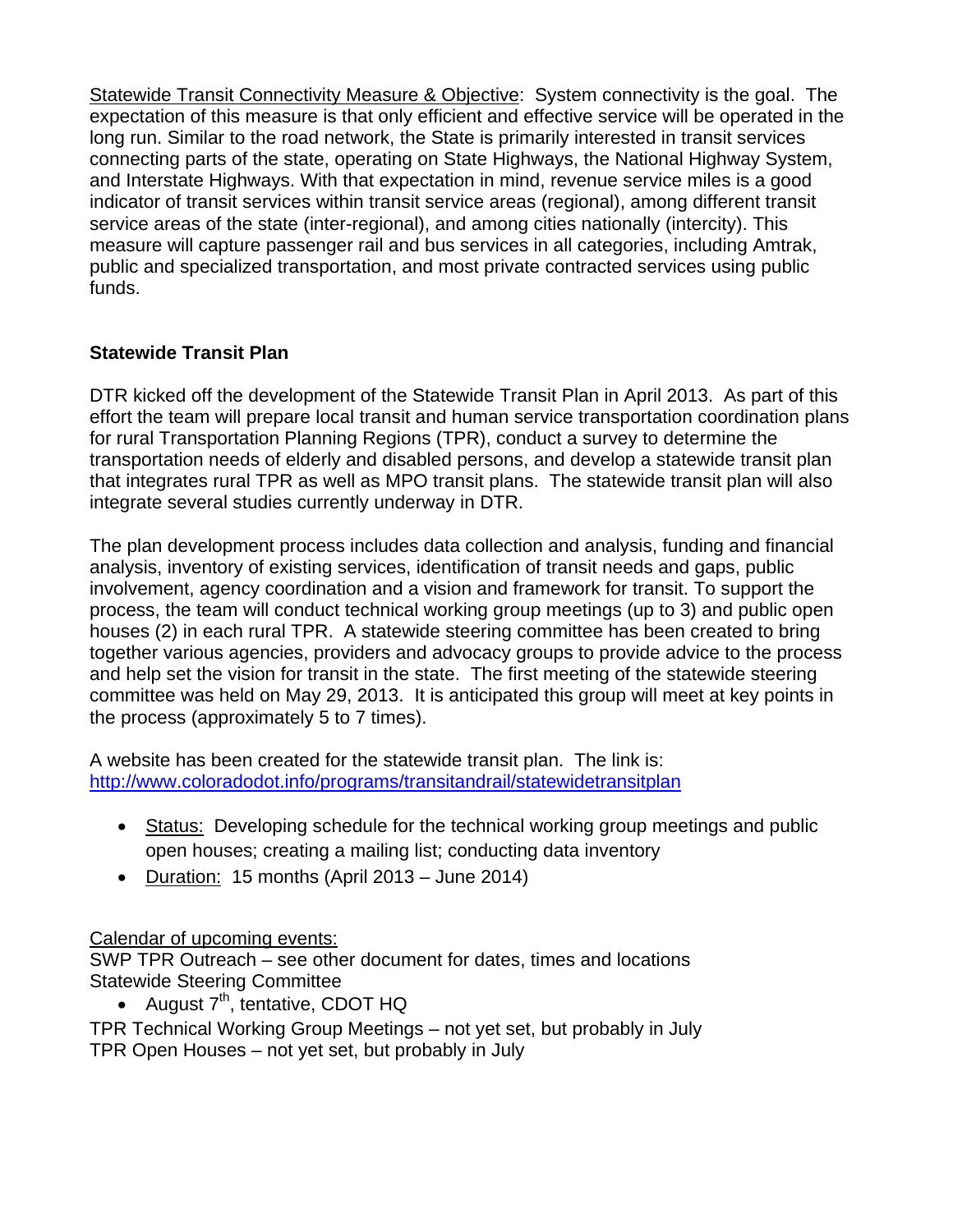### **Regional Commuter Bus Plan**

The Regional Commuter Bus plan development is progressing. The Plan is being closely coordinated with the Colorado Intercity and Regional Bus Network Study. Our consultant is preparing recommendations on the service plan for both the I-25 and I-70 routes, with a focus on an initial phase to serve the Colorado Springs to Denver and North Front Range/Fort Collins to Denver markets.

The TRAC Subcommittee (expanded to include the seven major transit agencies along the corridors) met on May 9, and will meet again on June 11. There remains a significant concern with some members of the Subcommittee, including CASTA, that CDOT would utilize FASTER Statewide Transit funds to operate the RCB service, and that local providers who operate regional services are ineligible to apply for operating assistance.

One of the primary goals for a statewide transit program is the development of a statewide transit network providing connectivity throughout the state and linking local transit systems. This is the concept that inspired the RCB conceptual plan and investment strategy. To achieve the broad statewide goal, CDOT needs to encourage local entities to embrace the statewide transit network and connect into the system, including the operation of regional services that benefit their local areas. Many local transit systems already provide such service, and a few operate outside their jurisdictional boundaries to link with neighboring communities to provide access to jobs, medical facilities and shopping centers. Local budgets are tight and consequently the ability to adequately offer these regional transit services is strained. Those providing input are generally supportive of the CDOT RCB plan, but believe that operating assistance for other regional transit services should also be eligible.

A primary DTR concern is the limited amount of funds available and the potential number of regional routes statewide, as well as a reduction in funding set aside for capital. As scenarios are developed, eligibility criteria will be evaluated. We have received suggestions for operating assistance funding distribution, both for a competitive process and a formula process; both will be assessed.

In order to respond to the Subcommittee concerns, DTR has agreed to explore the possibility of dedicating a fixed amount of the annual FASTER Statewide Transit funds for regional service operating assistance. We believe the RCB Subcommittee is limited in perspective (I-25 and I-70 corridors only) and that this issue needs broader consideration with input from the full TRAC. With T&I concurrence, we will bring this issue to the TRAC at their July meeting. The annual cycle for FASTER Transit funding is expected to begin later this summer with the call for projects for FY 2015 and 2016. This timing suggests that IF a regional operating service program was created, the initial offering would be for FY 2016. This would give DTR staff and the Transportation Commission a year to develop the program.